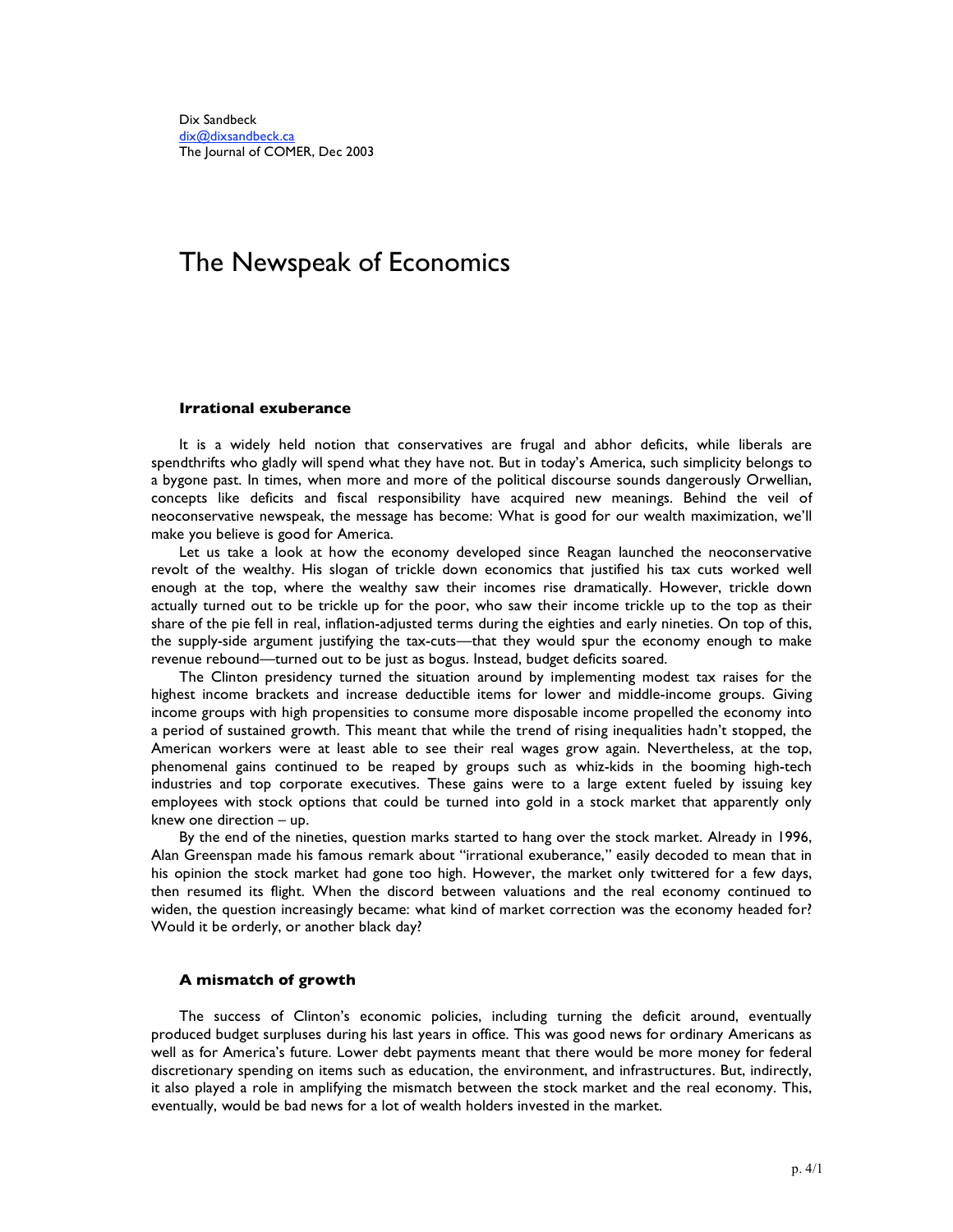To understand what caused the mismatch, one has to see the difference between rising markets as a cause for growth in wealth, and a cause for growth in incomes. When wealth grows as result of rising markets, it might just mean that the market has put a higher valuation upon a given holding of financial assets. This wealth effect can occur without any transactions have taken place; it might purely be a paper phenomenon. Of course, there always lurks the possibility that the market will go down and erase the putative wealth gain again before it is realized through transactions.

When income grows as result of capital gains, it is a different story. Before that can happen, transactions have to take place; in a stock market, between stocks on one side and money on the other (ignoring the possible cases where stocks are exchanged for other stocks, which cannot realize capital gains income, but only exchange wealth effects). When money and liquid financial assets (money substitutes) change hands they can create incomes through the exchanges. In isolation the exchanges are—as all exchanges are seen in isolation—zero-sum phenomena, but the income in the form of capital gains will materialize if the traded financial instrument has a higher money valuation than its last trade. The changes in economic aggregates that they might engender are not a result of the exchanges themselves, but a result of changes in the economic valuations, and in the direction of the dependent flows leading up to the exchanges.

Stock market valuations, seen narrowly as claims on real assets in the economy, are at best based on fuzzy estimates. If they have gone too high, that by itself might not matter for individual investors' chances of generating capital gains. What matters for investors are the market's sentiments about valuations, which will decide whether or not it is possible to sell stocks back into the market at higher prices. But at the same time, a net flow of money has to enter the market from somewhere, otherwise the flow of transactions cannot create a net outflow of capital gains. Contrariwise, if a net flow of money keeps pouring into the market, aggregate stock valuations must continue to rise, whatever their connection to the underlying assets are. This basic rule of exchange has not changed in modern markets; what have changed is the complexities of the transfer mechanisms, which shift money, wealth and income components in and out of the markets, and connect them to other parts of the economy.

#### **The investment trap of liquid financial assets**

Standard economic theory tells us that savings equals investment, but it doesn't differentiate between investments going into the real economy and investments going into liquid financial holdings. It simply assumes that this distinction doesn't matter because investments in financial holdings sooner or later will end up in the real economy. But in a modern economy this is no longer a certainty. In modern economies, there exist huge stocks of financial holdings having the ability to trap investments (i.e. money or money substitutes) within loops in the financial sector. And not only that—in their quest for returns investors will try (through economic or political means) to appropriate money flows from other sectors in the economy for this purpose. This was a key rationale for the return to economic policies of topheavy tax cuts of the Bush administration.

However, when wealth holders are successful in this process of appropriating cash flows from other sectors of the economy, they also need new financial outlets to reinvest their gains, which is a function of modern wealth-holders' low propensity to send marginal income back into the economy as consumption or investments in real economic activities. This means that investment effects on growth and distribution can be radically different than assumed by standard theory. Investments that go directly into the real economy have a relatively broad potential for creating jobs and incomes. Conversely, investments ending up in the traps of liquid financial holdings have little direct job creating potential (except for adding to the growing ranks of stockbrokers, portfolio managers, financial analysts, lawyers, etc., engaged in the burgeoning financial sector). They represent incomes that have not only low propensities to consume, but increasingly also, low propensities to invest in the real economy.

The aggregate growth of liquid financial assets have since the early 1980s outstripped growth in the real economy between two and three times. This rise is the result of a number of trends: securitization of illiquid assets such as home mortgages and small business loans, corporate direct issue of debt, etc. However, a big source for the growth in the stock of liquid financial assets has been the growth in government debt. This meant that an increasing part of government expenditures were paid for by borrowing the money from the wealthy (which, through the foreign trade deficit, include foreign wealth holders and governments), instead of being paid for by taxes.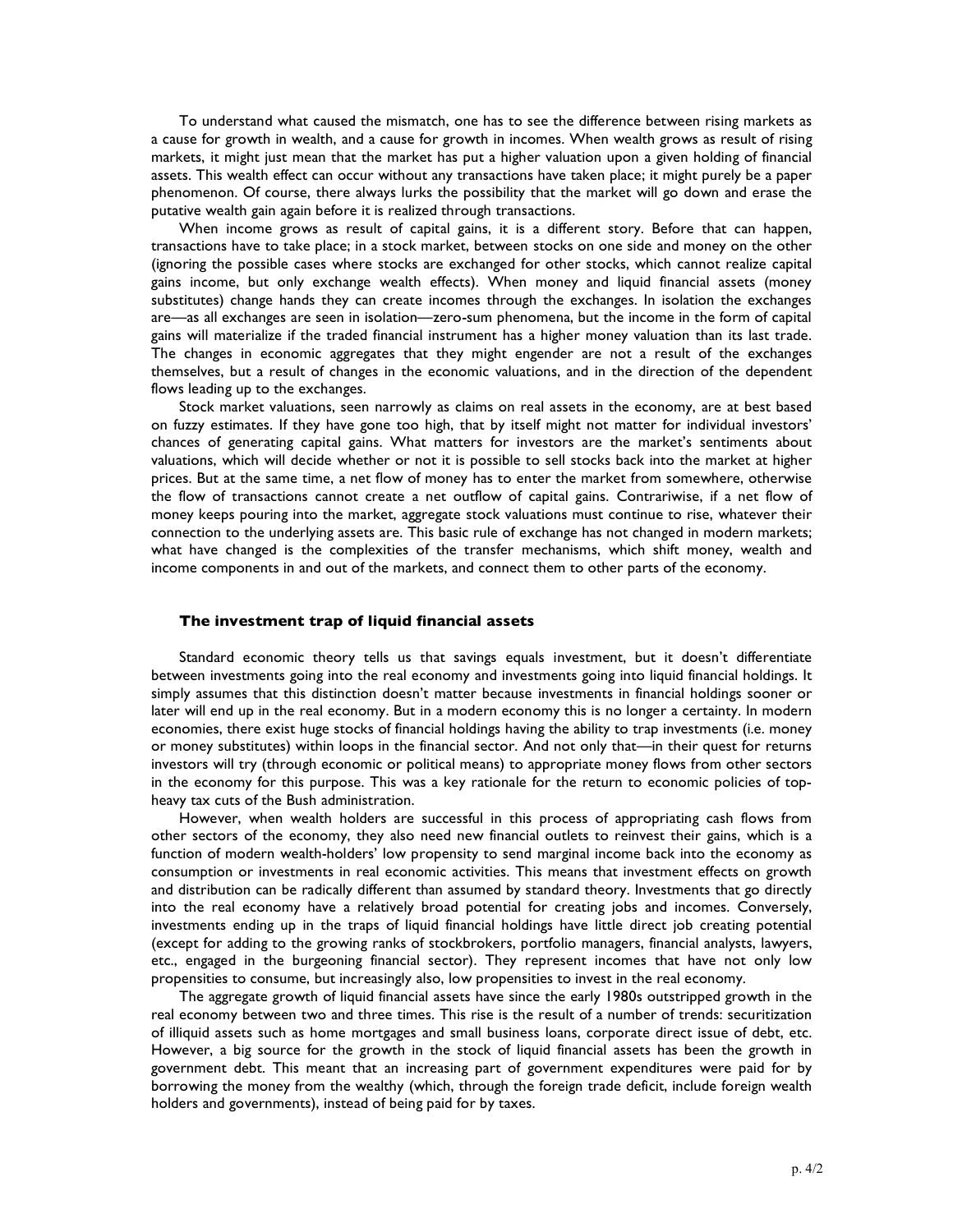#### **The significance of government deficits**

When a government resorts to deficit financing, it often creates benefits. The question is—just as when a business borrows money from the bank—will the borrowed money create net gains over time that can be used to amortize the debt at some time in the future? Raising public debt to finance shortterm Keynesian demand stimuli, or for creating physical or social infrastructure, can raise society's future productive potential. In such cases, the burden on the economy is light since part of the productivity growth can be used to repay the debt. In some cases, raising debt levels and thus accepting the concomitant deficits can be vital for sustaining the economy through a rough patch if the debt is used to sustain incomes with high propensities to consume.

However, if increasing debt levels persist over time and, in particular, when they are caused by policies that increase income disparities and the growing financial overhang on society—as top-heavy tax cuts do—it will create structural problems. This was the case during the Reagan administration, which stubbornly adhered to defunct supply-side policies based on the claim that tax cuts would incur enough new economic activity to recoup the revenue lost to the tax cuts. This didn't materialize and instead the policies created a structural mismatch between government revenues and expenditures. When real interest rates also shot up, this fueled the growing income inequities that became a hallmark of the period.

After Clinton put a brake on the federal deficits, the issuance of federal debt shifted into a lower gear. This meant that there no longer was an ever-rising pool of federal debt instruments to absorb wealth holders' need to reinvest the gains from the previous cycle of profits, interest income, and capital gains. Instead, by the mid-nineties, the money increasingly flowed into an already bullish stock market, where nobody cared about traditional dividend income, but only about the promise of capital gains. But this had a severe drawback: stocks are ultimately tied to assets in the real economy. At some point, this reality moves to the forefront. When that happens, being invested in the stock market turns into the art of avoiding holding the can when the dam bursts.

### **The true agenda of Bush policies**

The problematic nature of the stock market's unlimited capacity for reinvesting returns explains some of the economic policies of the Bush White House. The tax cuts, which Bush made the focal point of his economic policies, served a double function. The first was the old-fashioned goal of putting more disposable income into the hands of the wealthy, his main base of support. The second goal was subtler. When the tax cuts, predictably, again plunged the economy back into the cycle of budget deficits and rising federal debt, the growth in interest yielding federal debt reemerged as a reinvestment outlet for the wealthy's growing incomes. It might not be as fancy as investing in the stock markets, but it is infinitively more secure.

With the poor falling out of the system at the bottom and the wealthy's economic responsibilities for society's up-keep through taxes reduced by their friends in the White House, the burden of carrying the debt increasingly falls on the shoulders of a shrinking middle class. Furthermore, as the government's interest payments accelerate and expenses for the military-security complex upkeep being off-limits as targets for savings, all other discretionary spending will be crowded out. This means that middle-class America also can look forward to deteriorating benefits from public services as consequence of the neoliberal policies.

In the end, however, these policies have their limits, especially since the deficit increasingly is financed by foreigners. In order for that to continue, the US must run a constant real sector deficit in its balance of payments against the rest of the world (although the US can pay for a part of this deficit by creating money used as international reserves<sup>1</sup>). However, this put strict limits on the interest policies that the Federal Reserve can follow, since the wealth holders financing the deficits in order to be willing to continue financing the debt want robust real interest rates, in particular the foreign wealth holders,

 $\frac{1}{1}$  $^{\rm l}$  See "Bretton Woods and the Forgotten Concept of International Seigniorage" Journal of COMER. Sep, 2003